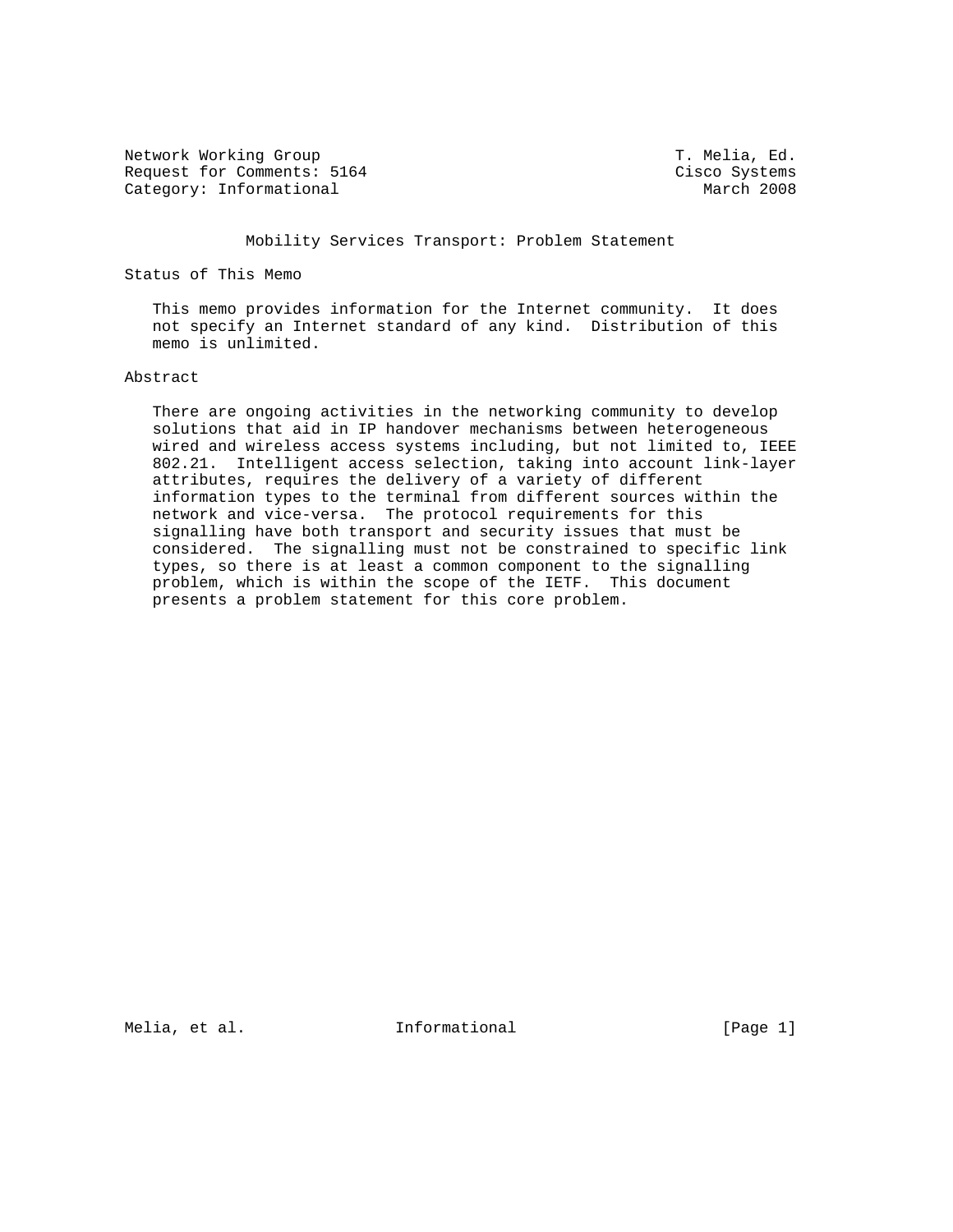Table of Contents

| 4.1. End-to-End Signalling and Transport over IP 5          |
|-------------------------------------------------------------|
| 4.2. End-to-End Signalling and Partial Transport over IP 5  |
| 4.3. End-to-End Network-to-Network Signalling               |
|                                                             |
| 5.1. Payload Formats and Extensibility Considerations  8    |
| 5.2. Requirements on the Mobility Service Transport Layer 8 |
|                                                             |
|                                                             |
|                                                             |
|                                                             |
|                                                             |
|                                                             |
|                                                             |

### 1. Introduction

 This document provides a problem statement for the exchange of information to support handover in heterogeneous link environments [1]. This mobility support service allows more sophisticated handover operations by making available information about network characteristics, neighboring networks and associated characteristics, indications that a handover should take place, and suggestions for suitable target networks to which to handover. The mobility support services are complementary to IP mobility mechanisms [4], [5], [6], [7], [8], [9] to enhance the overall performance and usability perception.

 There are two key attributes to the handover support service problem for inter-technology handovers:

 1. The Information: the information elements being exchanged. The messages could be of a different nature, such as information, commands to perform an action, or events informing of a change, potentially being defined following a common structure.

Melia, et al. 10 methods informational 100 methods [Page 2]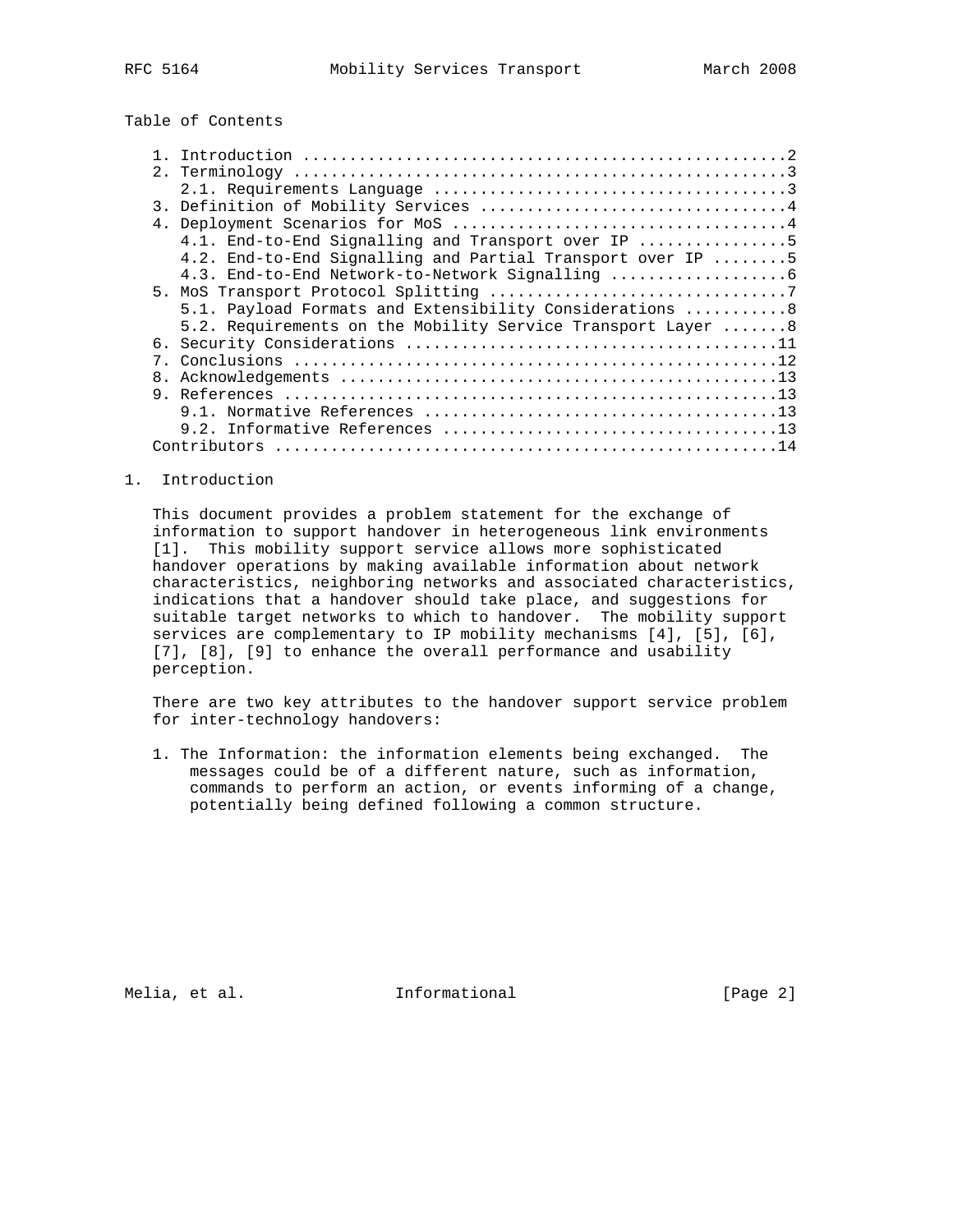- - 2. The Underlying Transport: the transport mechanism to support exchange of the information elements mentioned above. This transport mechanism includes information transport, discovery of peers, and the securing of this information over the network.

 The initial requirement for this protocol comes from the need to provide a transport for the Media Independent Handover (MIH) protocol being defined by IEEE 802.21 [1], which is not bound to any specific link layer and can operate over more that one network-layer hop. The solution should be flexible to accommodate evolution in the MIH standard, and should also be applicable for other new mobility signalling protocols that have similar message patterns and discovery and transport requirements.

 The structure of this document is as follows. Section 3 defines Mobility Services. Section 4 provides a simple model for the protocol entities involved in the signalling and their possible relationships. Section 5 describes a decomposition of the signalling problem into service-specific parts and a generic transport part. Section 5.2 describes more detailed requirements for the transport component. Section 6 provides security considerations. Section 7 summarizes the conclusions and open issues.

2. Terminology

The following abbreviations are used in the document:

MIH: Media Independent Handover

MN: Mobile Node

 NN: Network Node, intended to represent some device in the network (the location of the node, e.g., in the access network, the home network is not specified, and for the moment it is assumed that they can reside anywhere).

 EP: Endpoint, intended to represent the terminating endpoints of the transport protocol used to support the signalling exchanges between nodes.

## 2.1. Requirements Language

 The key words "MUST", "MUST NOT", "REQUIRED", "SHALL", "SHALL NOT", "SHOULD", "SHOULD NOT", "RECOMMENDED", "MAY", and "OPTIONAL" in this document are to be interpreted as described in RFC 2119 [2].

Melia, et al. 10 methods informational 10 methods [Page 3]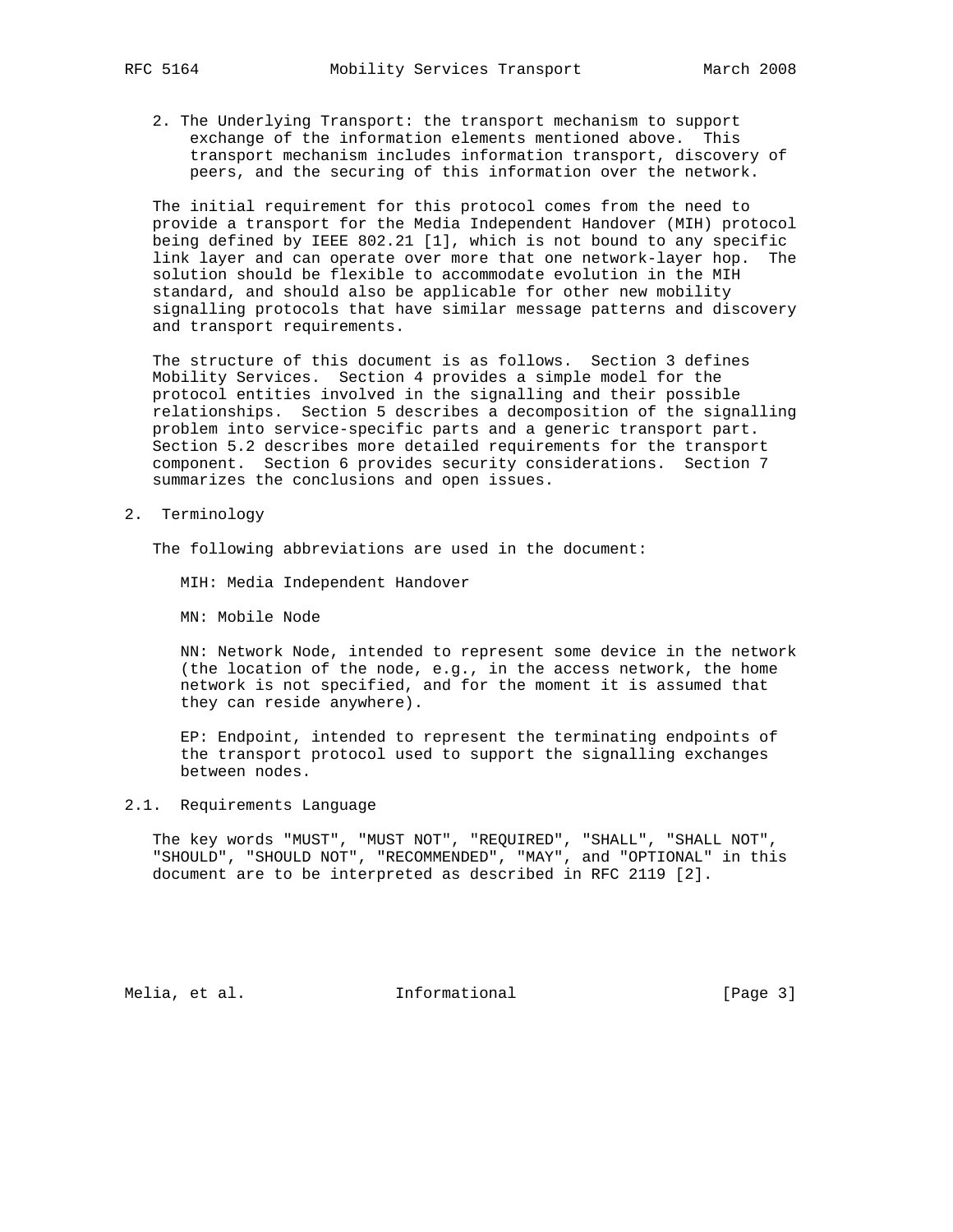## 3. Definition of Mobility Services

 As mentioned in the Introduction, mobility (handover) support in heterogeneous wireless environments requires functional components located either in the mobile terminal or in the network to exchange information and eventually to make decisions upon this information exchange. For instance, traditional host-based handover solutions could be complemented with more sophisticated network-centric solutions. Also, neighborhood discovery, potentially a complex operation in heterogeneous wireless scenarios, can result in a simpler step if implemented with a unified interface towards the access network.

 In this document, the different supporting functions for Media Independent Handover (MIH) management are generally referred to as Mobility Services (MoS) that have different requirements for the transport protocol. These requirements and associated functionalities are the focus of this document. Speaking 802.21 terminology, MoS can be regarded as Information Services (IS), Event Services (ES), and Command Service (CS).

## 4. Deployment Scenarios for MoS

The deployment scenarios are outlined in the following sections.

 Note: while MN-to-MN signalling exchanges are theoretically possible, these are not currently being considered.

 The following scenarios are discussed for understanding the overall problem of transporting MIH protocol. Although these are all possible scenarios and MIH services can be delivered through link-layer specific solutions and/or through a "layer 3 or above" protocol, this problem statement focuses on the delivery of information for Mobility Services only for the latter case.

Melia, et al. 10 mm informational 1999 [Page 4]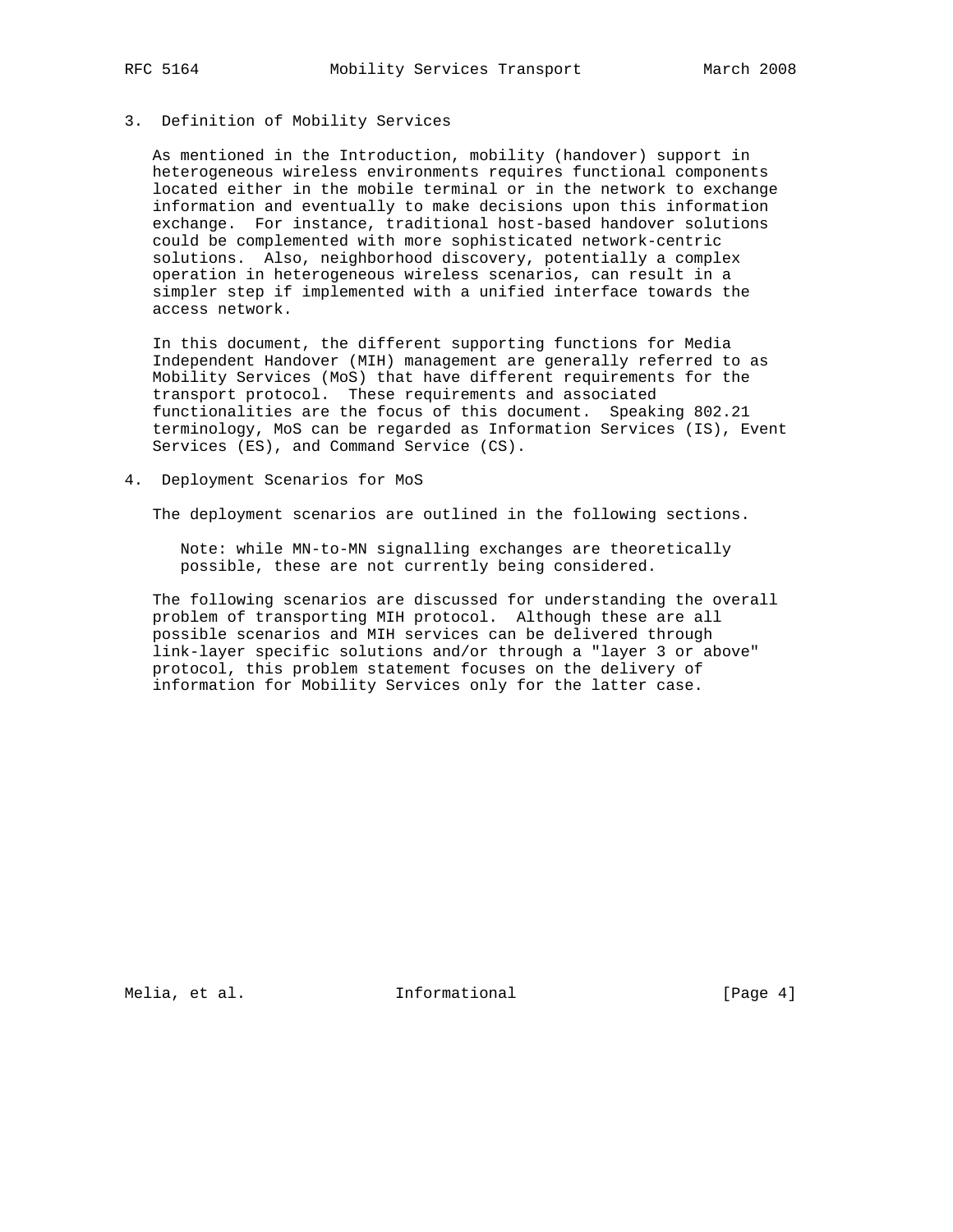# 4.1. End-to-End Signalling and Transport over IP

 In this case, the end-to-end signalling used to exchange the handover information elements (the Information Exchange) runs end-to-end between MN and NN. The underlying transport is also end-to-end.



Figure 1: End-to-End Signalling and Transport

4.2. End-to-End Signalling and Partial Transport over IP

 As before, the Information Exchange runs end-to-end between the MN and the second NN. However, in this scenario, some transport means other than IP are used from the MN to the first NN, and the transport over IP is used only between NNs. This is analogous to the use of EAP end-to-end between Supplicant and Authentication Server, with an upper-layer multihop protocol, such as Remote Authentication Dial-In User Service (RADIUS), used as a backhaul transport protocol between an Access Point and the Authentication Server.



Figure 2: Partial Transport

Melia, et al. 10 methormational 11 methormational [Page 5]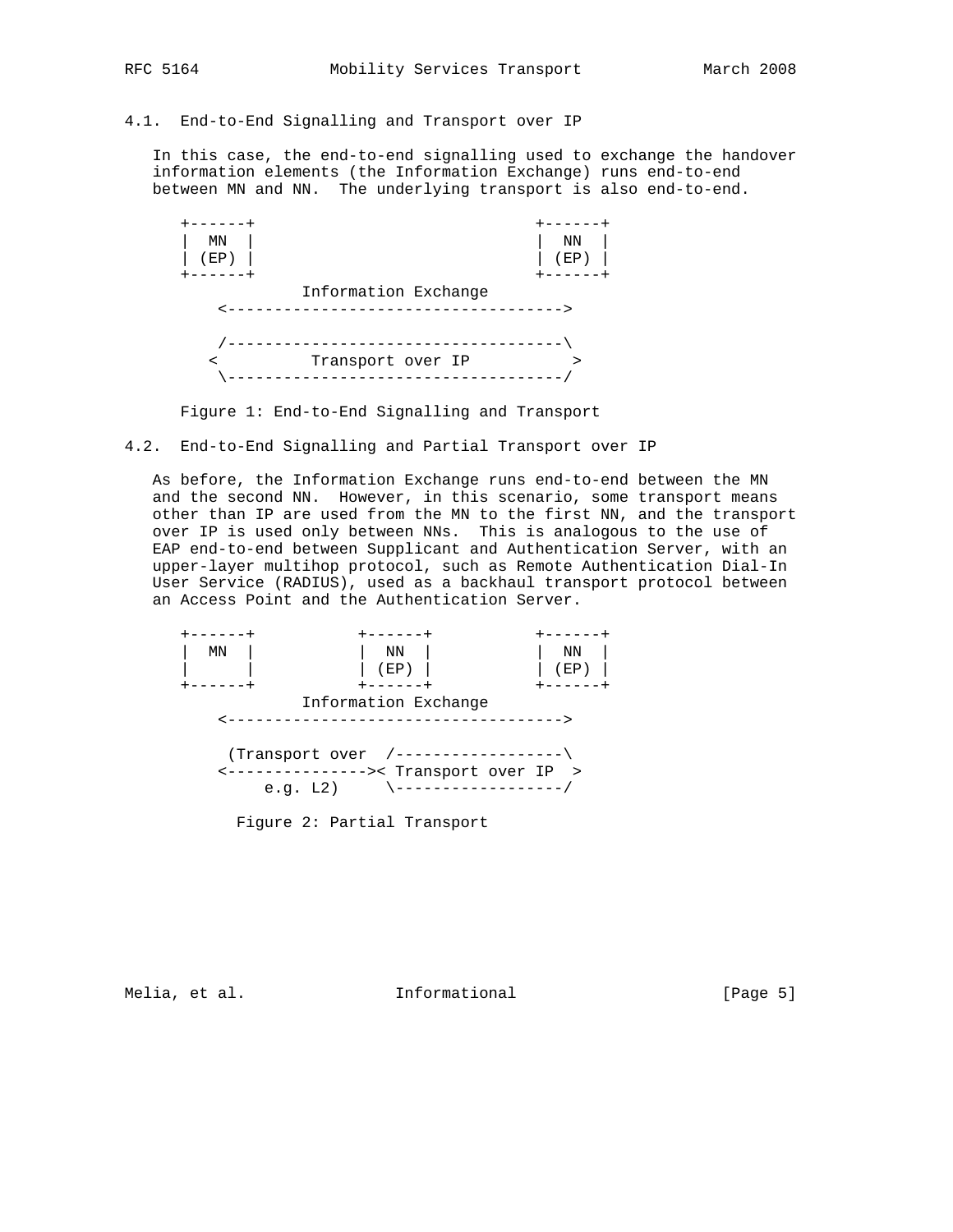# 4.3. End-to-End Network-to-Network Signalling

 In this case, NN to NN signalling is envisioned. Such a model should allow different network components to gather information from each other. This is useful for instance in conditions where network components need to make decisions and instruct mobile terminals of operations to be executed.



Figure 3: Information Exchange between Different NNs

 Network nodes exchange information about the status of connected terminals.

Melia, et al. 10 methods informational 10 methods [Page 6]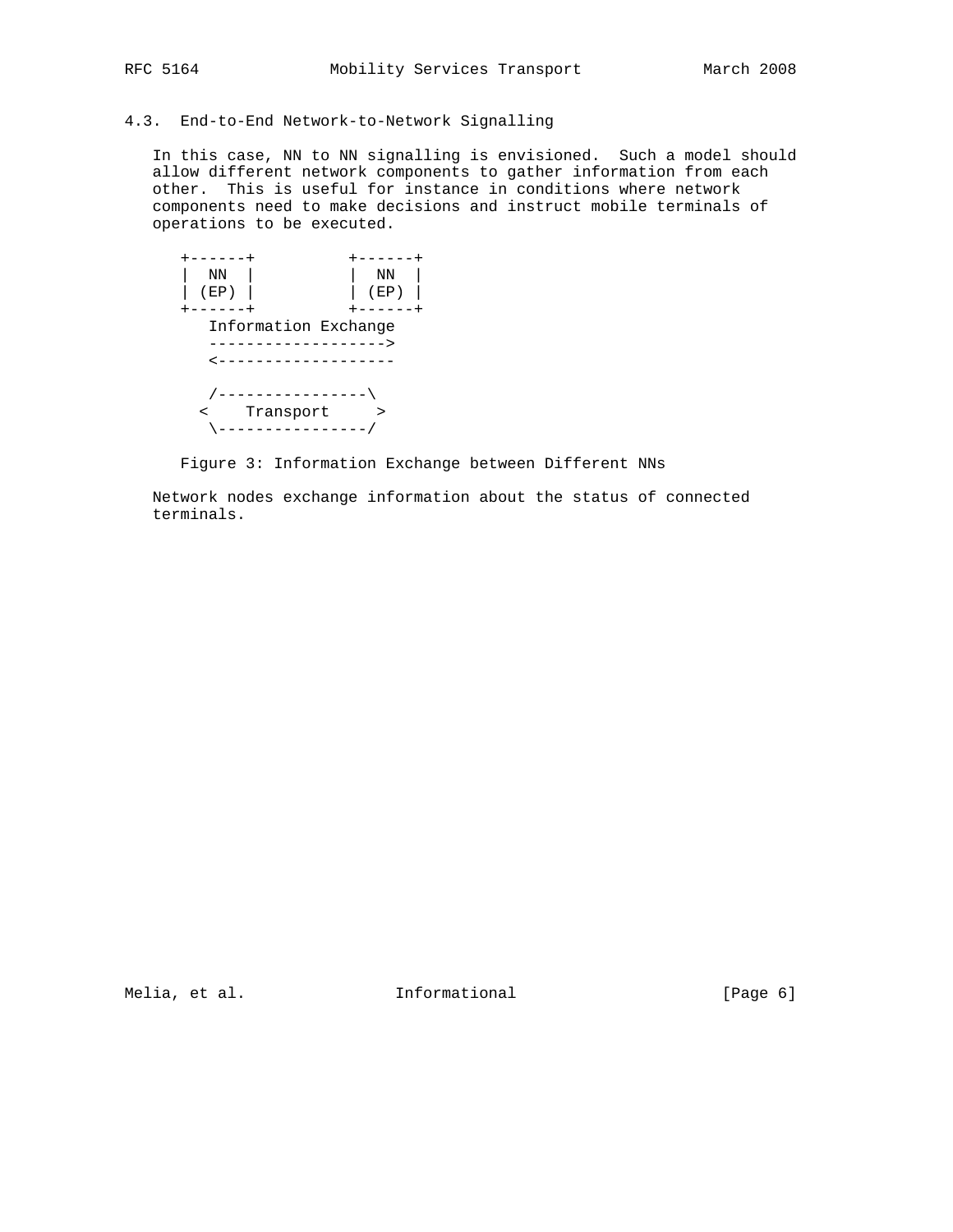## 5. MoS Transport Protocol Splitting

 Figure 4 shows a model where the Information Exchanges are implemented by a signalling protocol specific to a particular mobility service, and these are relayed over a generic transport layer (the Mobility Service Transport Layer).



Figure 4: Handover Services over IP

 The Mobility Service Transport Layer provides certain functionality (outlined in Section 5.2) to the higher-layer mobility support services in order to support the exchange of information between communicating Mobility Service functions. The transport layer effectively provides a container capability to mobility support services, as well as any required transport and security operations required to provide communication, without regard to the protocol semantics and data carried in the specific Mobility Services.

 The Mobility Support Services themselves may also define certain protocol exchanges to support the exchange of service-specific information elements. It is likely that the responsibility for defining the contents and significance of the information elements is the responsibility of standards bodies other than the IETF. Example Mobility Services include the Information Services, Event Services, and Command Services.

Melia, et al. 10 mm informational 1999 [Page 7]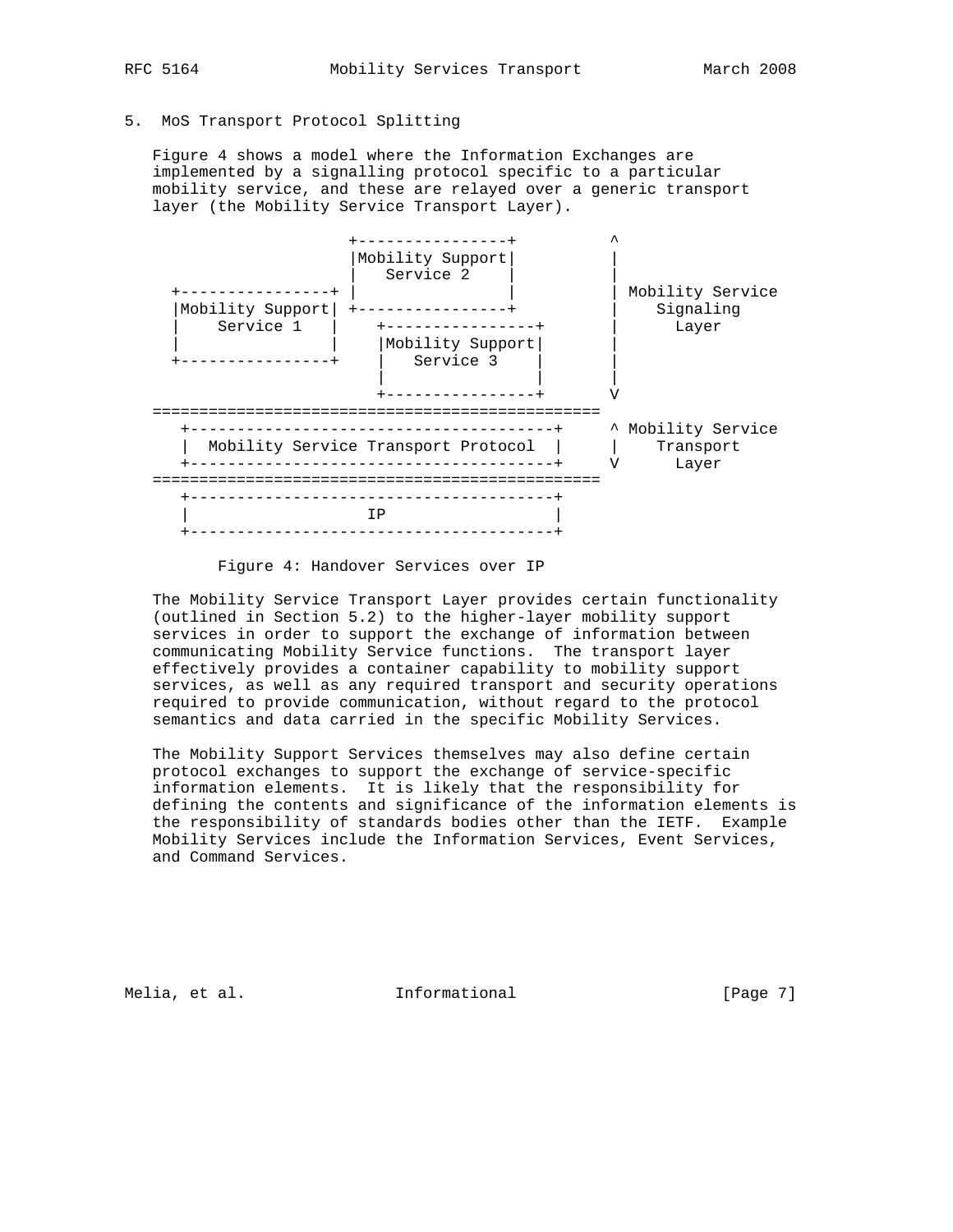## 5.1. Payload Formats and Extensibility Considerations

 The format of the Mobility Service Transport Protocol (MSTP) is as follows:

| Mobility Service                         | Opaque Payload             |  |
|------------------------------------------|----------------------------|--|
| $ {\texttt{Transport} \texttt{Header}} $ | (Mobility Support Service) |  |
|                                          |                            |  |

## Figure 5: Protocol Structure

 This figure shows the case for an MIH message that is smaller than the MTU of the path to the destination. A larger payload may require the transport protocol to transparently fragment and reassemble the MIH message.

 The opaque payload encompasses the Mobility Support Service (MSTP) information that is to be transported. The definition of the Mobility Service Transport Header is something that is best addressed within the IETF. MSTP does not inspect the payload, and any required information will be provided by the MSTP users.

5.2. Requirements on the Mobility Service Transport Layer

 The following section outlines some of the general transport requirements that should be supported by the Mobility Service Transport Protocol. Analysis has suggested that at least the following need to be taken into account:

- Discovery: MNs need the ability to either discover nodes that support certain services or discover services provided by a certain node. The service discovery can be dealt with using messages as defined in [1]. This section refers to node-discovery in either scenario. There are no assumptions about the location of these Mobility Service nodes within the network. Therefore, the discovery mechanism needs to operate across administrative boundaries. Issues such as speed of discovery, protection against spoofing, when discovery needs to take place, and the length of time over which the discovery information may remain valid; all need to be considered. Approaches include:
	- \* Hard coding information into the MN, indicating either the IP address of the NN, or information about the NN that can be resolved onto an IP address. The configuration information could be managed dynamically, but assumes that the NN is independent of the access network to which the MN is currently attached.

Melia, et al. 10 methormational 11 methormational [Page 8]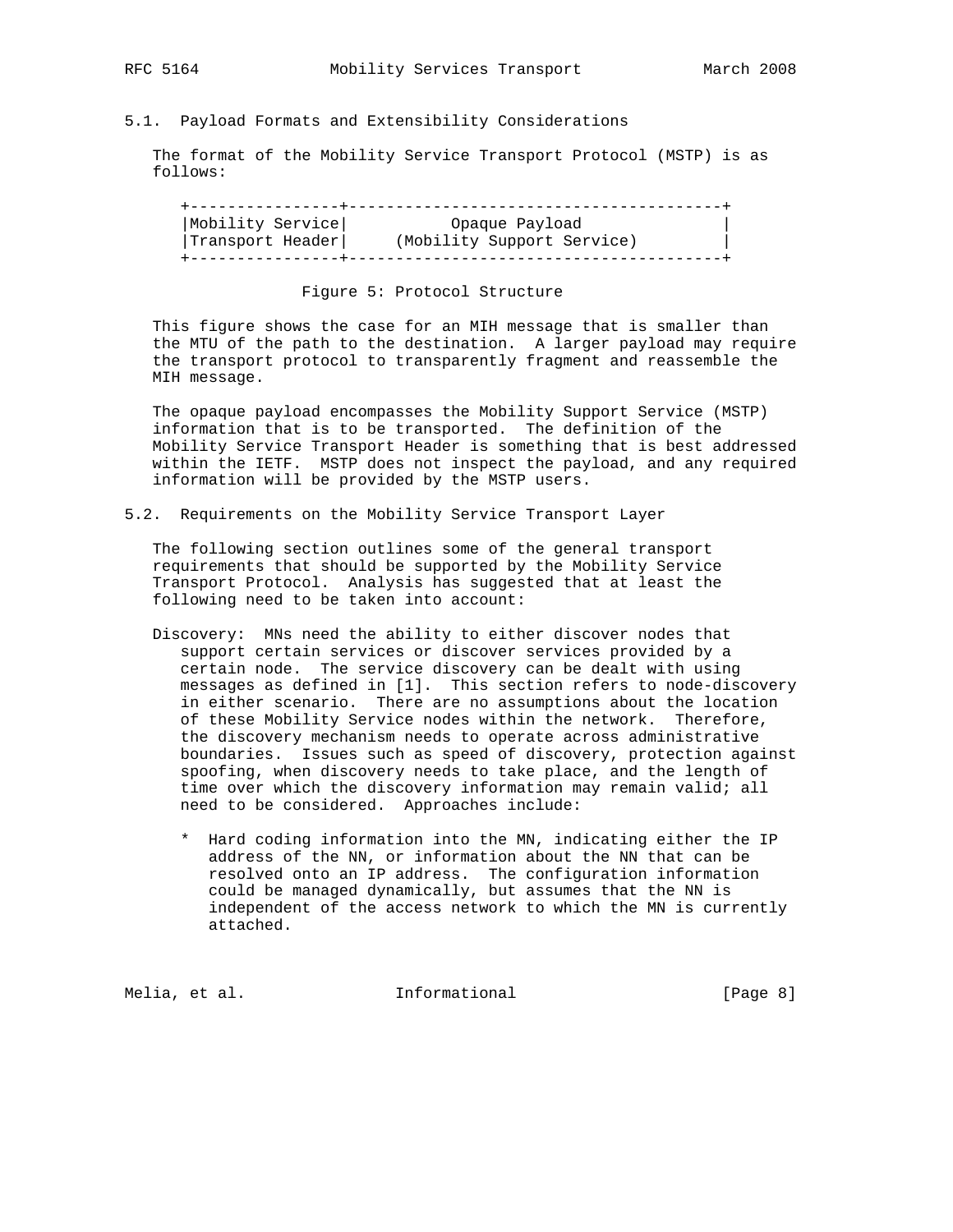- \* Pushing information to the MN, where the information is delivered to the MN as part of other configuration operations, for example, via DHCP or Router Discovery exchange. The benefit of this approach is that no additional exchanges with the network would be required, but the limitations associated with modifying these protocols may limit applicability of the solution.
- \* MN dynamically requesting information about a node, which may require both MN and NN support for a particular service discovery mechanism. This may require additional support by the access network (e.g., multicast or anycast) even when it may not be supporting the service directly itself.

 Numerous directory and configuration services already exist, and reuse of these mechanisms may be appropriate. There is an open question about whether multiple methods of discovery would be needed, and whether NNs would also need to discover other NNs. The definition of a service also needs to be determined, including the granularity of the description. For example, IEEE 802.21 specifies three different types of Mobility Services (Information Services, Command Services, and Event Services) that can be located in different portions of the network. An MN could therefore run a discovery procedure of any service running in the (home or visited) network or could run a discovery procedure for a specific service.

- Information from a trusted source: The MN uses the Mobility Service information to make decisions about what steps to take next. It is essential that there is some way to ensure that the information received is from a trustworthy source. This requirement should reuse trust relationships that have already been established in the network, for example, on the relationships established by the Authentication, Authorization, and Accounting (AAA) infrastructure after a mutual authentication, or on the certificate infrastructure required to support SEND [10]. Section 6 provides a more complete analysis.
- Security association management: A common security association negotiation method, independent of any specific MSTP user, should be implemented between the endpoints of the MSTP. The solution must also work in the case of MN mobility.
- Secure delivery: The Mobility Service information must be delivered securely (integrity and confidentiality) between trusted peers, where the transport may pass though untrusted intermediate nodes and networks. The Mobility Service information should also be protected against replay attacks and denial-of-service attacks.

Melia, et al. 10 mm informational 1999 [Page 9]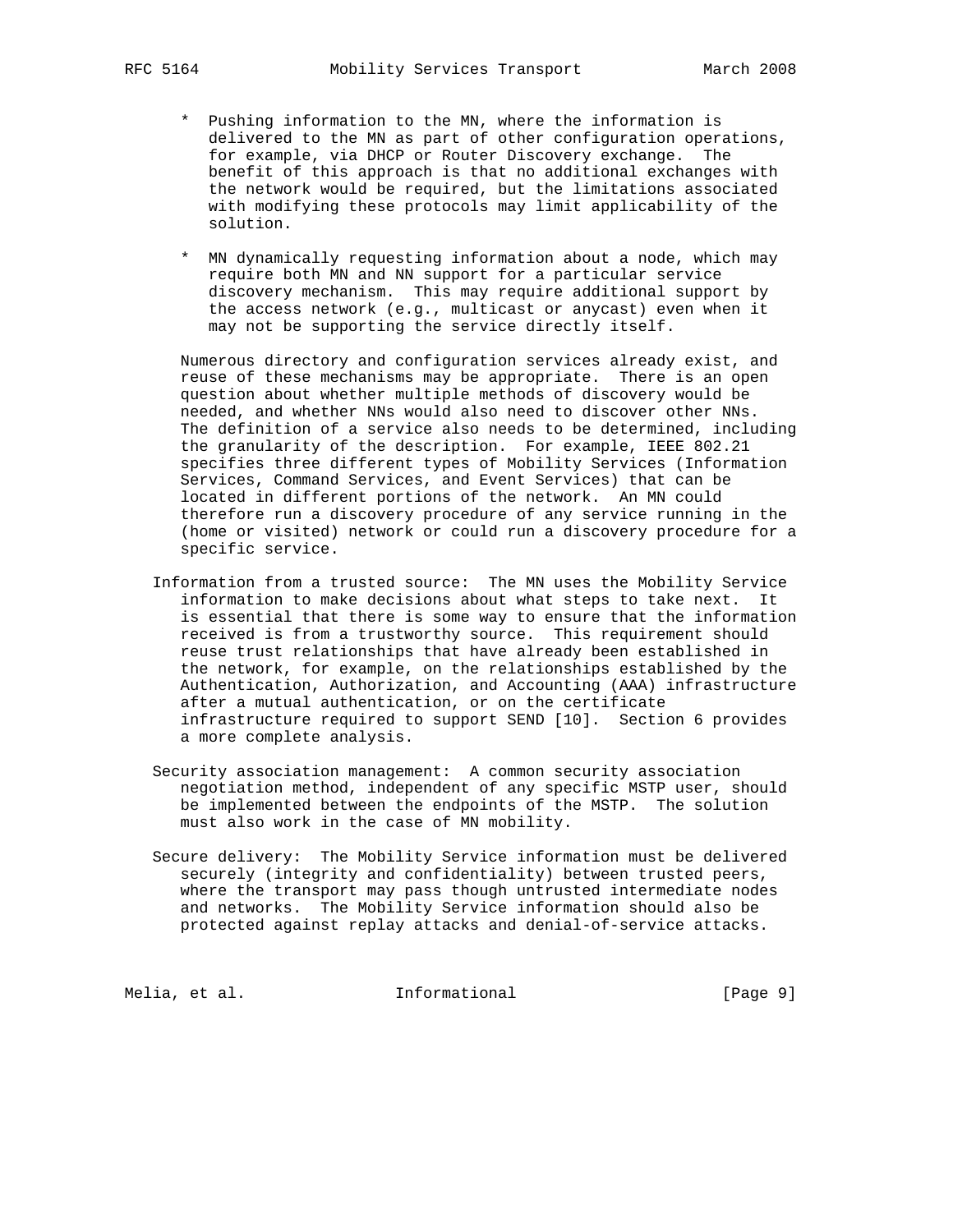- Low latency: Some of the Mobility Services generate time-sensitive information. Therefore, there is a need to deliver the information over quite short timescales, and the required lifetime of a connection might be quite short-lived. As an example, the frequency of messages defined in [1] varies according to the MIH service type. It is expected that Events and Commands messages arrive at an interval of hundreds of milliseconds in order to capture quick changes in the environment and/or process handover commands. On the other hand, Information Service messages are mainly exchanged each time a new network is visited that may be in the order of hours or days. For reliable delivery, short-lived connections could be set up as needed, although there is a connection setup latency associated with this approach. Alternatively, a long-lived connection could be used, but this requires advanced warning of being needed and some way to maintain the state associated with the connection. It also assumes that the relationships between devices supporting the mobility service are fairly stable. Another alternative is connectionless operation, but this has interactions with other requirements, such as reliable delivery.
- Reliability: Reliable delivery for some of the Mobility Services may be essential, but it is difficult to trade this off against the low latency requirement. It is also quite difficult to design a robust, high-performance mechanism that can operate in heterogeneous environments, especially one where the link characteristics can vary quite dramatically. There are two main approaches that could be adopted:
	- 1. Assume the transport cannot be guaranteed to support reliable delivery. In this case, the Mobility Support Service itself will have to provide a reliability mechanism (at the MIH level) to allow communicating endpoints to acknowledge receipt of information.
	- 2. Assume the underlying transport will provide reliable delivery. There is no need in this case to provide reliability at the MIH level.

 Guidelines provided in [3] are being considered while writing this document.

 Congestion Control: A Mobility Service may wish to transfer small or large amounts of data, placing different requirements for congestion control in the transport. As an example, the MIH message [1] size varies widely from about 30 bytes (for a broadcast capability discovery request) to be normally less than 64 KB, but may be greater than 64KB (for an IS MIH\_Get\_Information

Melia, et al. 10 methormational 11 methormational [Page 10]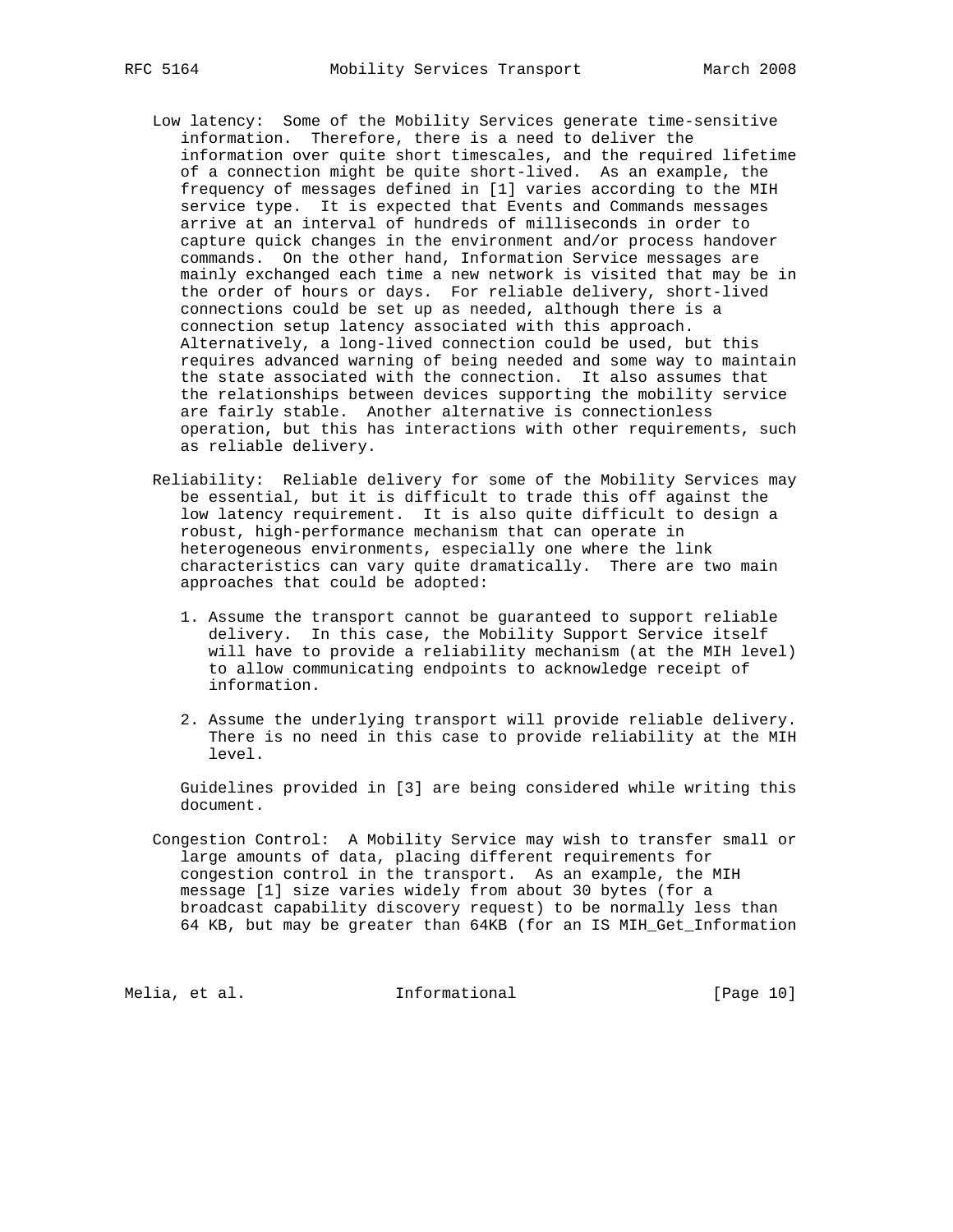response primitive). A typical MIH message size for the Events and Commands Services service ranges between 50 to 100 bytes. The solution should consider different congestion control mechanisms depending on the amount of data generated by the application (MIH) as suggested in [3].

- Fragmentation and reassembly: ES and CS messages are small in nature, are sent frequently, and may wish trade reliability in order to satisfy the tight latency requirements. On the other hand, IS messages are more resilient in terms of latency constraints, and some long IS messages could exceed the MTU of the path to the destination. Depending on the choice of the transport protocol, different fragmentation and reassembly strategies are required.
- Multihoming: For some Information Services exchanged with the MN, there is a possibility that the request and response messages could be carried over two different links. For example, a handover command request is on the current link while the response could be delivered on the new link. It is expected that the transport protocol is capable of receiving information via multiple links. It is also expected that the MSTP user combines information belonging to the same session/transaction. When mobility is applied, the underlying IP mobility mechanism should provide session continuity when required.
- IPv4 and IPv6 support: The MSTP must support both IPv4 and IPv6 including NAT traversal for IPv4 networks and firewall pass-through for IPv4 and IPv6 networks.
- 6. Security Considerations

 Network-supported Mobility Services aim at improving decision making and management of dynamically connected hosts.

 Information Services may not require authorization of the client, but both Event and Command Services may authenticate message sources, particularly if they are mobile. Network-side service entities will typically need to provide proof of authority to serve visiting devices. Where signalling or radio operations can result from received messages, significant disruption may result from processing bogus or modified messages. The effect of processing bogus messages depends largely upon the content of the message payload, which is handled by the handover services application. Regardless of the variation in effect, message delivery mechanisms need to provide protection against tampering, spoofing, and replay attacks.

Melia, et al. 10. Informational 1. [Page 11]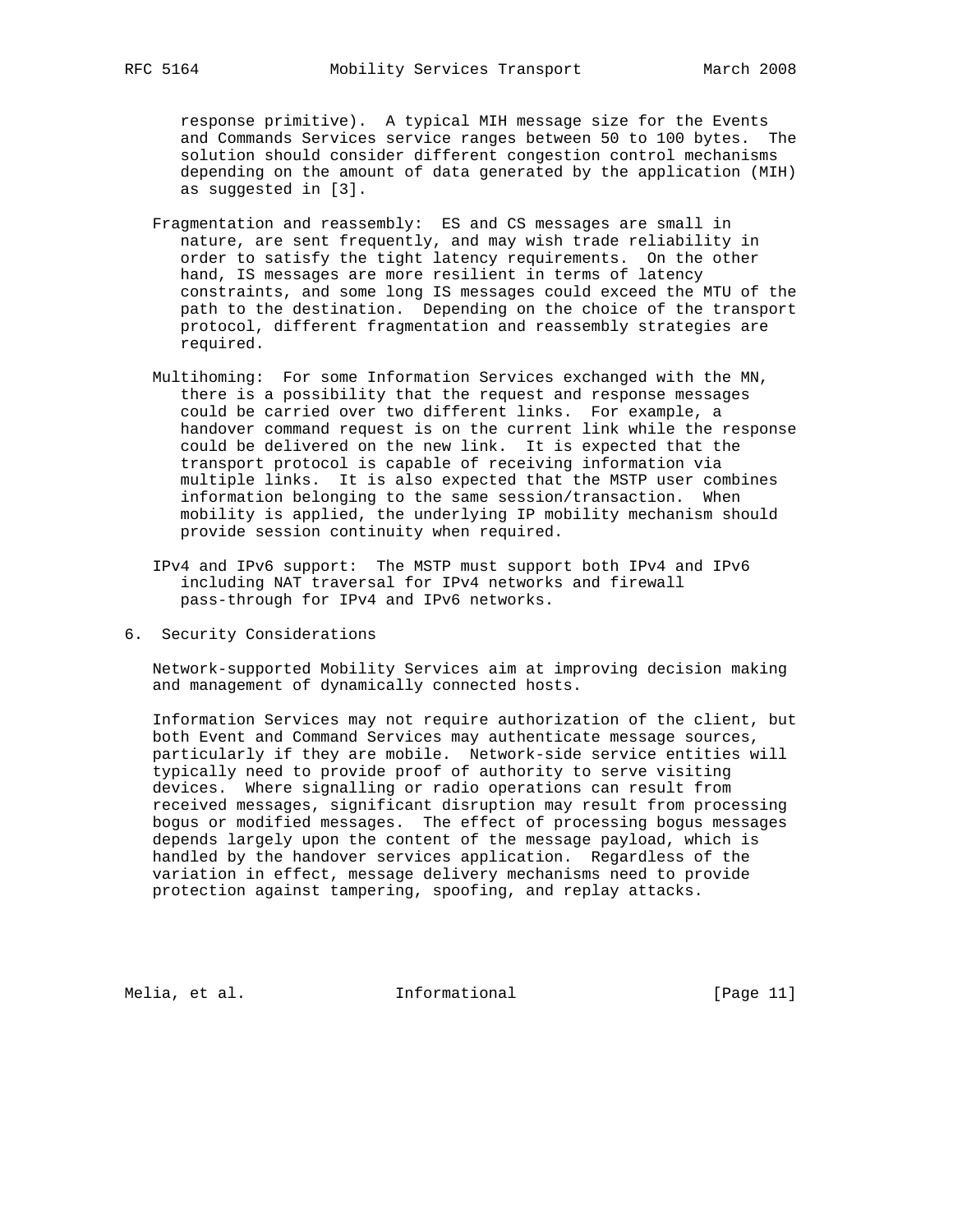Sensitive and identifying information about a mobile device may be exchanged during handover-service message exchange. Since handover decisions are to be made based upon message exchanges, it may be possible to trace a user's movement between cells, or predict future movements, by inspecting handover service messages. In order to prevent such tracking, message confidentiality and message integrity should be available. This is particularly important because many mobile devices are associated with only one user, since divulging of such information may violate the user's privacy. Additionally, identifying information may be exchanged during security association construction. As this information may be used to trace users across cell boundaries, identity protection should be available, if possible, when establishing source addresses (SAs).

 In addition, the user should not have to disclose its identity to the network (anymore than it needed to during authentication) in order to access the Mobility Support Services. For example, if the local network is just aware that an anonymous user with a subscription to "example.com" is accessing the network, the user should not have to divulge their true identity in order to access the Mobility Support Services available locally.

 Finally, the NNs themselves will potentially be subject to denial-of-service attacks from MNs, and these problems will be exacerbated if operation of the Mobility Service protocols imposes a heavy computational load on the NNs. The overall design has to consider at what stage (e.g., discovery, transport layer establishment, and service-specific protocol exchange) denial-of service prevention or mitigation should be built in.

## 7. Conclusions

 This document outlined a broad problem statement for the signalling of information elements across a network to support Mobility Services. In order to enable this type of signalling service, a need for a generic transport solution with certain transport and security properties was outlined. Whilst the motivation for considering this problem has come from work within IEEE 802.21, a desirable goal is to ensure that solutions to this problem are applicable to a wider range of Mobility Services.

 It would be valuable to establish realistic performance goals for the solution to this common problem (i.e., transport and security aspects) using experience from previous IETF work in this area and knowledge about feasible deployment scenarios. This information could then be used as an input to other standards bodies in assisting them to design Mobility Services with feasible performance requirements.

Melia, et al. 10 methormational 1999 [Page 12]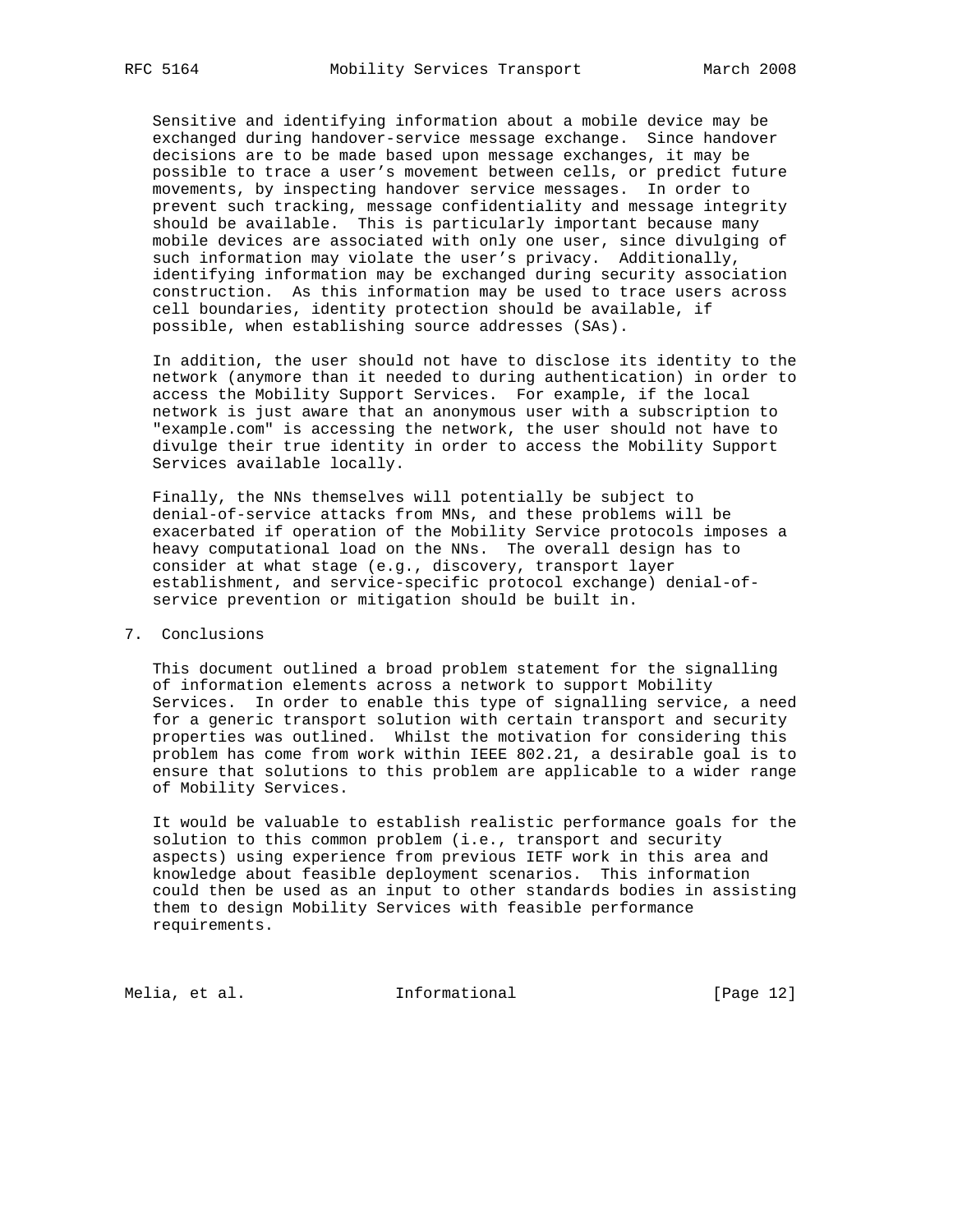Much of the functionality required for this problem is available from existing IETF protocols or combination thereof. This document takes no position on whether an existing protocol can be adapted for the solution or whether new protocol development is required. In either case, we believe that the appropriate skills for development of protocols in this area lie in the IETF.

8. Acknowledgements

 Thanks to Subir Das, Juan Carlos Zuniga, Robert Hancock, and Yoshihiro Ohba for their input. Thanks to the IEEE 802.21 chair, Vivek Gupta, for coordinating the work and supporting the IETF liaison. Thanks to all IEEE 802.21 WG folks who contributed to this document indirectly.

- 9. References
- 9.1. Normative References
	- [1] "Draft IEEE Standard for Local and Metropolitan Area Networks: Media Independent Handover Services", IEEE LAN/MAN Draft IEEE P802.21/D07.00, July 2007.
	- [2] Bradner, S., "Key words for use in RFCs to Indicate Requirement Levels", BCP 14, RFC 2119, March 1997.
- 9.2. Informative References
	- [3] Eggert, L. and G. Fairhurst, "UDP Usage Guidelines for Application Designers", Work in Progress.
	- [4] 3GPP, "3GPP system architecture evolution (SAE): Report on technical options and conclusions", 3GPP TR 23.882 0.10.1, February 2006.
	- [5] Perkins, C., Ed., "IP Mobility Support for IPv4", RFC 3344, August 2002.
	- [6] Johnson, D., Perkins, C., and J. Arkko, "Mobility Support in IPv6", RFC 3775, June 2004.
	- [7] Moskowitz, R. and P. Nikander, "Host Identity Protocol (HIP) Architecture", RFC 4423, May 2006.
	- [8] Eronen, P., "IKEv2 Mobility and Multihoming Protocol (MOBIKE)", RFC 4555, June 2006.

Melia, et al. 10 methormational 1999 [Page 13]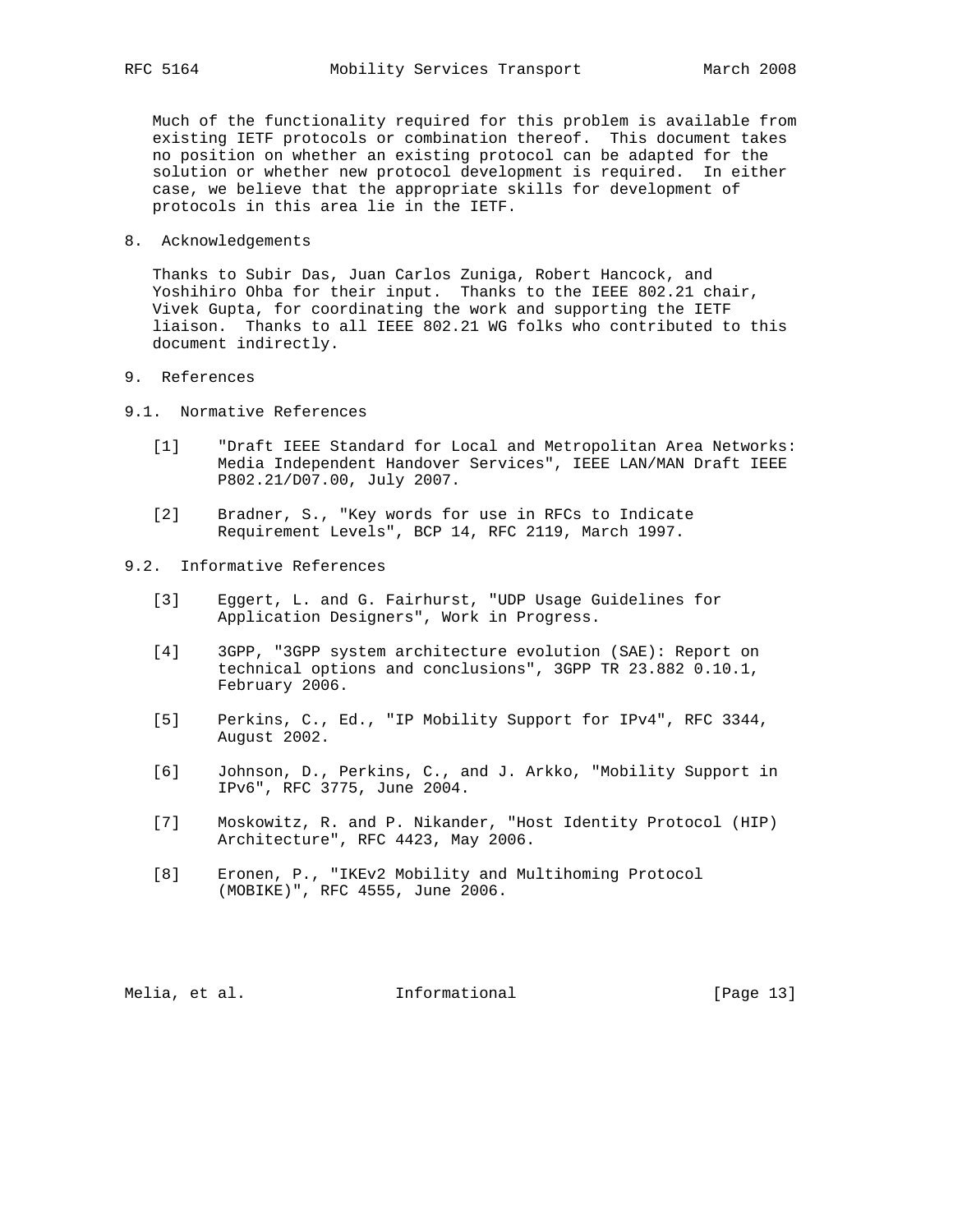- [9] Koodli, R., Ed., "Fast Handovers for Mobile IPv6", RFC 4068, July 2005.
- [10] Arkko, J., Ed., Kempf, J., Zill, B., and P. Nikander, "SEcure Neighbor Discovery (SEND)", RFC 3971, March 2005.

Contributors' Addresses

 Eleanor Hepworth Siemens Roke Manor Research Roke Manor Romsey, SO51 5RE UK

EMail: eleanor.hepworth@roke.co.uk

 Srivinas Sreemanthula Nokia Research Center 6000 Connection Dr. Irving, TX 75028 USA

EMail: srinivas.sreemanthula@nokia.com

 Yoshihiro Ohba Toshiba America Research, Inc. 1 Telcordia Drive Piscateway NJ 08854 USA

EMail: yohba@tari.toshiba.com

 Vivek Gupta Intel Corporation 2111 NE 25th Avenue Hillsboro, OR 97124 USA

 Phone: +1 503 712 1754 EMail: vivek.g.gupta@intel.com

Melia, et al. 10. Informational 1. [Page 14]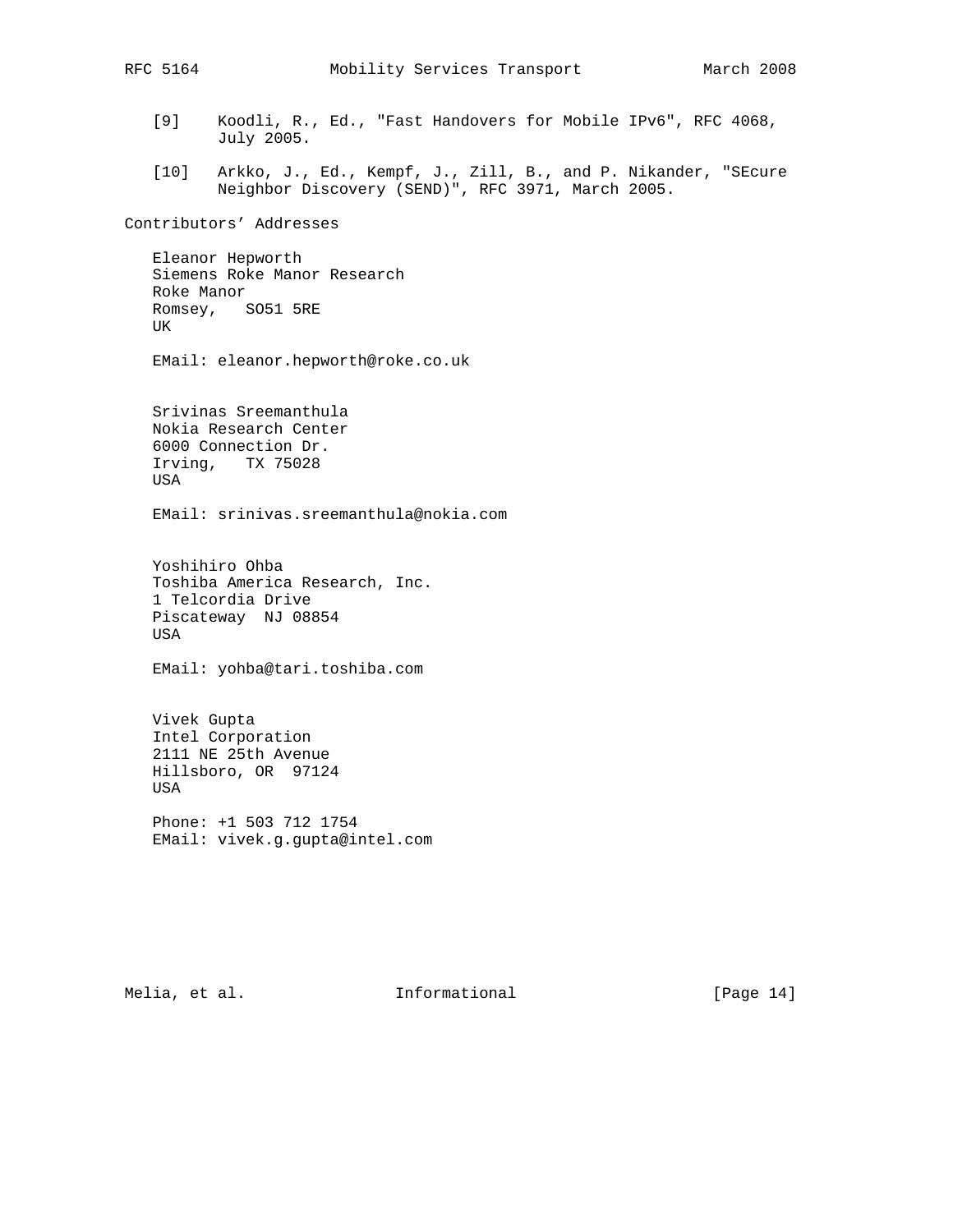Jouni Korhonen TeliaSonera Corporation. P.O.Box 970 FIN-00051 Sonera FINLAND Phone: +358 40 534 4455 EMail: jouni.korhonen@teliasonera.com Rui L.A. Aguiar Instituto de Telecomunicacoes Universidade de Aveiro Aveiro 3810 Portugal Phone: +351 234 377900 EMail: ruilaa@det.ua.pt Sam(Zhongqi) Xia Huawei Technologies Co., Ltd HuaWei Bld., No.3 Xinxi Rd. Shang-Di Information Industry Base 100085 Hai-Dian District Beijing, P.R. China Phone: +86-10-82836136 EMail: xiazhongqi@huawei.com Authors' Addresses Telemaco Melia, Editor Cisco Systems International Sarl Avenue des Uttins 5 1180 Rolle Switzerland (FR)

 Phone: +41 21 822718 EMail: tmelia@cisco.com

Melia, et al. 10 methormational 1999 [Page 15]